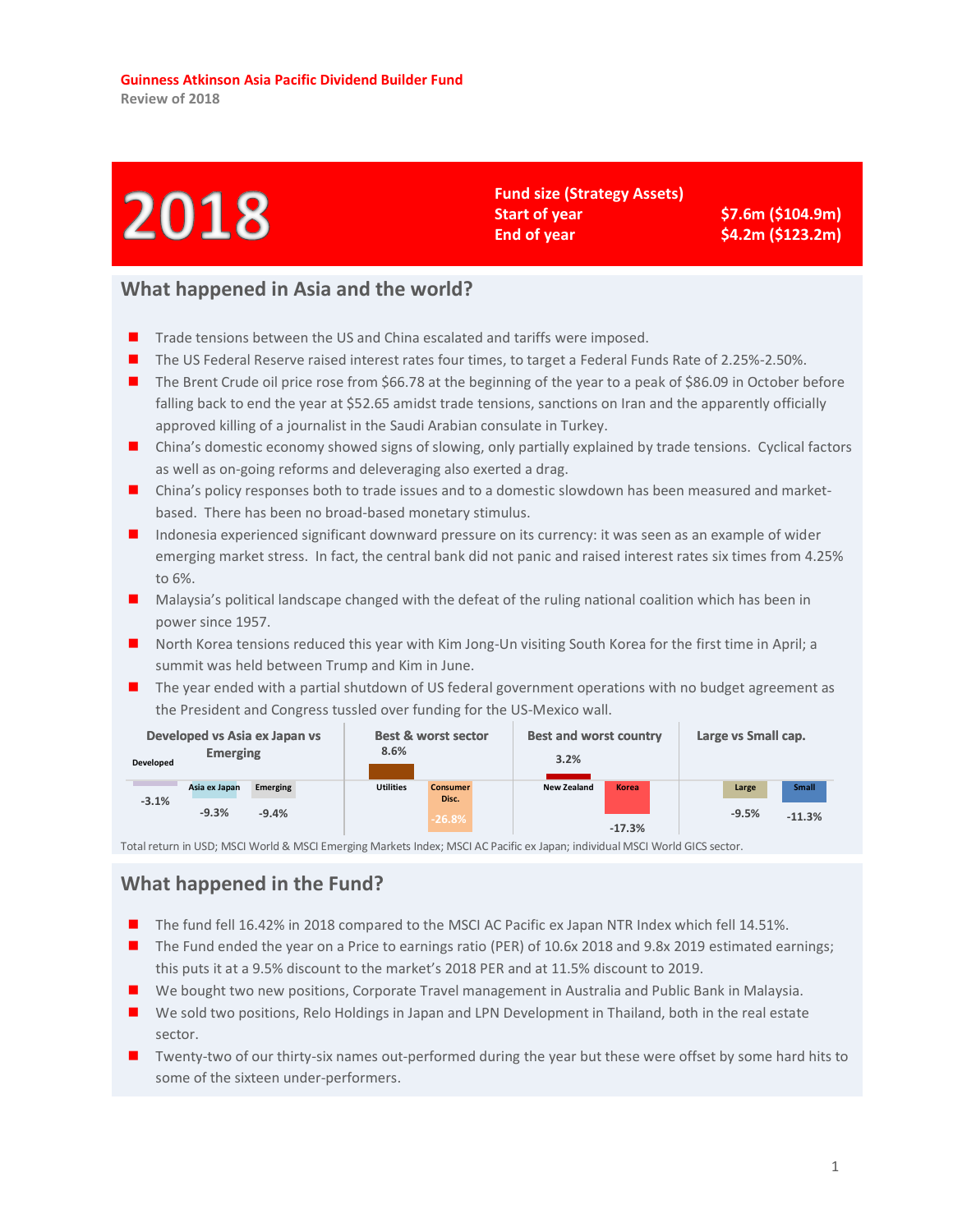**Review of 2018**

- Six of our manufacturing names in the technology sector fell on a combination of lowered estimates for consumer electronics shipments, especially smartphones, and gloom surrounding the broader outlook for trade and tariffs.
- The top three stocks were Novatek Microelectronics, Link REIT and CapitaLand Mall Trust.
- The weakest three stocks were Li & Fung, AAC Technologies and St Shine Optical.

#### **Here's how the Fund has performed over the last 5 years, annualized returns to December 31, 2018 (%).**



■Guinness Atkinson Asia Pacific Dividend Builder Fund MSCI AC Pacific X Japan NTR Index Morningstar Pacific/Asia ex Japan Stk Category

*Source: Bloomberg. Data from 12/31/13 to 12/31/18*

#### **Fund Performance to December 31, 2018**

| as of 12/31/18                                                  | Q4 2018   | <b>YTD</b> | <b>1 YR</b> | <b>3 YR</b> | <b>5 YR</b> | <b>10 YR</b> |
|-----------------------------------------------------------------|-----------|------------|-------------|-------------|-------------|--------------|
| <b>Asia Pacific Dividend Builder</b><br><b>Fund</b>             | $-12.93%$ | $-16.42%$  | $-16.42%$   | 7.53%       | 5.27%       | 10.60%       |
| <b>MSCI AC Pacific ex Japan TR</b>                              | $-9.85%$  | $-14.51%$  | $-14.51%$   | 7.94%       | 2.90%       | 9.81%        |
| <b>Morningstar Pacific/Asia ex</b><br><b>Japan Stk Category</b> | $-8.26%$  | $-14.82%$  | $-14.82%$   | 6.83%       | 3.37%       | 10.06%       |

**All returns over one year annualized.** *Source: Bloomberg, Guinness Atkinson Asset Management.*

#### **Expense Ratio 1.12% (net), 3.48% (gross)**

*Performance data quoted represents past performance; past performance does not guarantee future results. The investment return and principal value of an investment will fluctuate so that an investor's shares, when redeemed, may be worth more or less than their original cost. Current performance of the Fund may be lower or higher than the performance quoted. Performance data current to the most recent month end may be obtained by calling 800-915-6566 and/or visiting www.gafunds.com. Performance data does not reflect the 2%*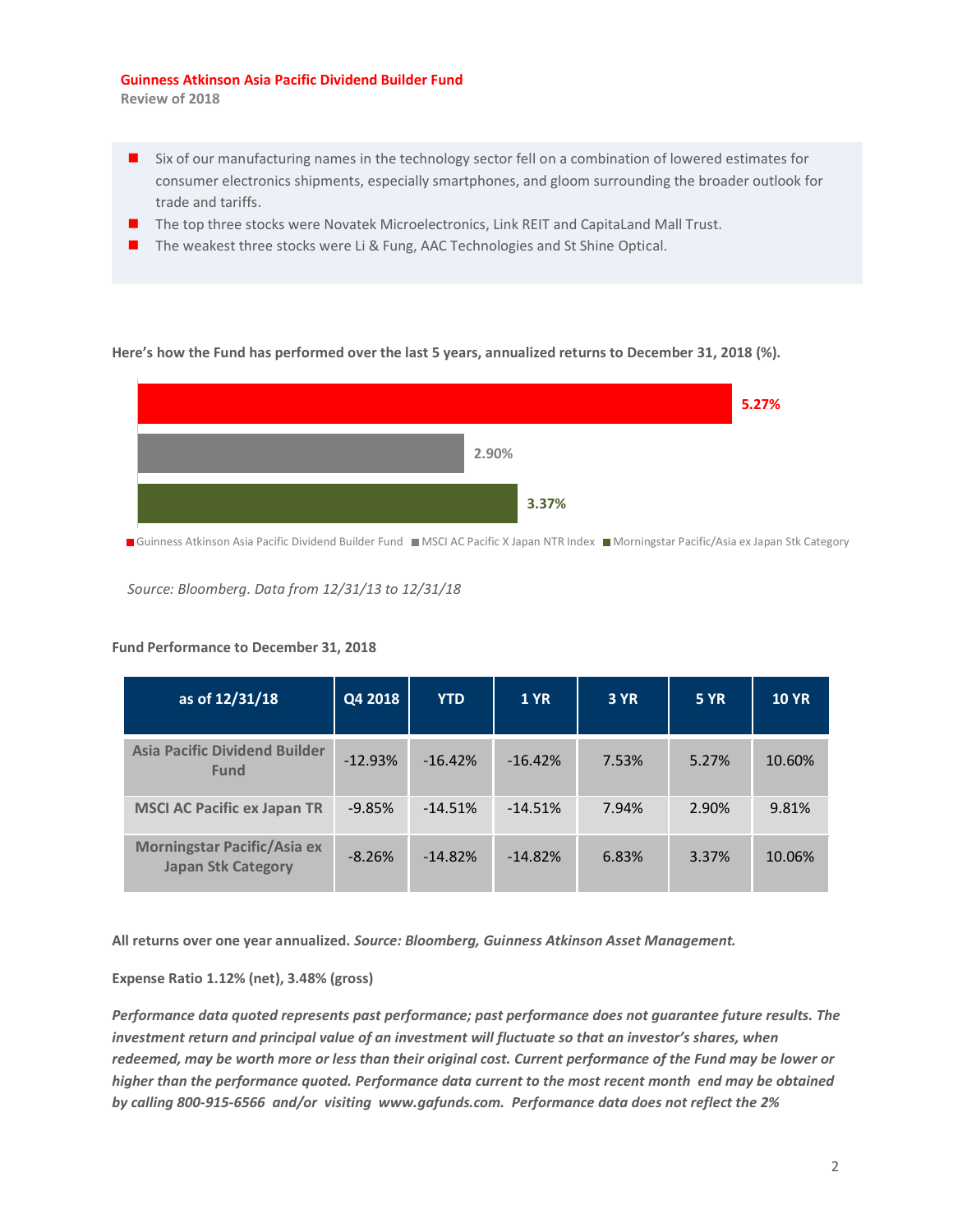### *redemption fee for shares held less than 30 days and, if deducted the fee would reduce the performance noted. Total returns reflect a fee waiver in effect and in the absence of this waiver, total returns would be lower.*

The Advisor has contractually agreed to reduce its fees and/or pay Fund expenses (excluding Acquired Fund Fees and Expenses, interest, taxes, dividends on short positions and extraordinary expenses) in order to limit the Fund's Total Annual Operating Expenses to 1.10% through June 30, 2019. To the extent that the Advisor waives its fees and/or absorbs expenses to satisfy this waiver, it may seek repayment of a portion or all of such amounts at any time within three fiscal years after the fiscal year in which such amounts were waived or absorbed, subject to the 1.10% expense limit.

#### **2018**

This was a turbulent year for equity and bond markets. Political policy unpredictability has been evident in all regions with the US, of course, being the most influential. In financial markets, the US Federal Reserve has shown its determination to normalize interest rates and has been remarkably successful. Since the middle of 2017 there have been eight increases, from 0.5% to 2.5%, and underlying economic growth in the US does not appear to have suffered significantly in the process. The strength of the US dollar in 2018 was a surprise compared to market expectations at the start of the year and can be attributed in part to rising US interest rates (thereby narrowing the gap between the US and elsewhere) but also to a lack of confidence in prospects for Europe and China.

Emerging markets are generally perceived to be vulnerable to a strong dollar. It may make exports more competitive for some but more often it comes as a burden. Commodity imports, such as oil, become more expensive and those that are reliant on foreign borrowings, usually in dollars, are left exposed to higher interest costs and principal repayments. This can be felt both at the company level but also at national level. India and Indonesia were left looking exposed. Both countries have been running current account deficits as the cost of imports has significantly exceeded the value of their exports. India is most sensitive to oil and has been affected both by prices and by a decline in the value of the rupee. Indonesia has also been affected by the oil price but has also been importing capital goods and materials to support the government's infrastructure program.

However, the economies in Asia overall are in good health. National current accounts, with the exceptions of India, Indonesia and the Philippines are all in surplus. Total external debt, most of which is in US dollars, is equivalent to around 18% of GDP, well below the 32% reached during the Asia financial crisis. Indeed, Asia appears in aggregate to have been lowering its debt burden since 2015. The region's banking sector, which did not suffer during the global financial crisis, reported capital ratios (core equity compared to risk-weighted assets) that were 10% in 2012, comfortably above minimum recommended levels and they have improved further since then.

Against this backdrop, Asian stock markets have fallen 14.51% as measured by the MSCI AC Pacific ex Japan NTR Index. In valuation terms, given how profits in the region have improved over the last 2-3 years, this brings markets back to their 2015 levels. The Fund has had a difficult year falling 16.42% pulled in different directions with macro-driven sentiment dragging the fund lower while underlying company performances have been good and during the short periods of calm, have pushed the Fund higher. The Fund ended the year on a Price to earnings ratio (PER) of 10.6x 2018 and 9.8x 2019 estimated earnings; this puts it at a 9.5% discount to the market's 2018 PER and at 11.5% discount to 2019.

We discuss monthly performance drivers and individual stocks in more detail below, but we will give a broad overview here. Reported profits from stocks in the portfolio have been generally good. Consumer names such as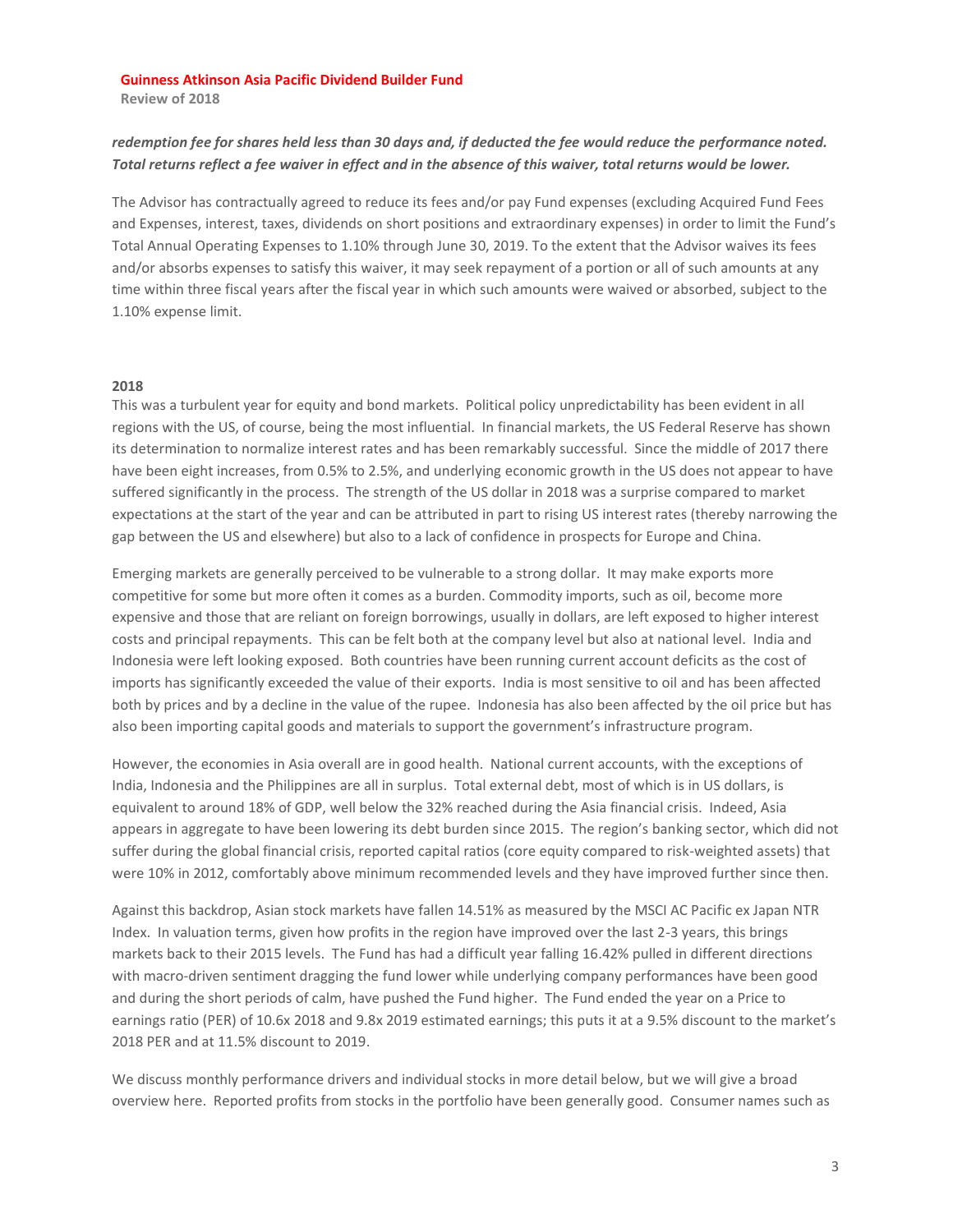**Review of 2018**

China Lilang, JB Hi-Fi, and Hanon Systems were notably good and a reacceleration in growth from Pacific Textiles for which we have been waiting eighteen months came through. Our banks' exposure, both Chinese and non-Chinese, also did not disappoint. Development Bank of Singapore was our best operational performer. The Chinese banks maintained their operating performance of modest profit growth and sustained dividends, in line with our expectations, in spite of the tougher environment. Our technology names also did well, mostly reporting stronger than expected results at the mid-year.

There were, however, names that struggled this year. AAC Technology has faced headwinds both in terms of volume sales and on pricing. The share price has tumbled as a result and on our analysis now includes nothing for future growth prospects, which we think look very promising and should become evident in 2019 as we look toward 2020. KT&G in Korea reported weaker profits in part on declining cigarette sales in Korea but also on noticeable weakness in their eastern European export market. We believe the share price decline was driven more by uncertainties surrounding the take-up of e-cigarettes and in this, KT&G is not alone with the global tobacco sector similarly affected. St Shine Optical is another company that reported slower sales growth than we expected driven mostly by a reduction in orders from Hubble, its US customer which has been reducing inventory in recent months.

The operational performance of our companies over the past year, and looking into next, does not differ widely from our experience over the past five years; some are doing well and some not so well at the moment, but we still have confidence in them. We continue to apply our rebalancing approach to these positions and in this way, we expect to capture a stock price recovery in due course. The difference this year has been the magnitude of valuation compression. The forward Price earnings multiples for the Fund, for this year and next, have compressed by over 20%. This compression may be understandable for those businesses, just discussed, whose earnings are under pressure. However, twenty-four of our thirty-six names trade on valuations that that incorporate minimal expectations for future growth, or none, and for these stocks such valuation compression looks unjustified in the long term.

The following chart shows the Fund's performance on a monthly basis: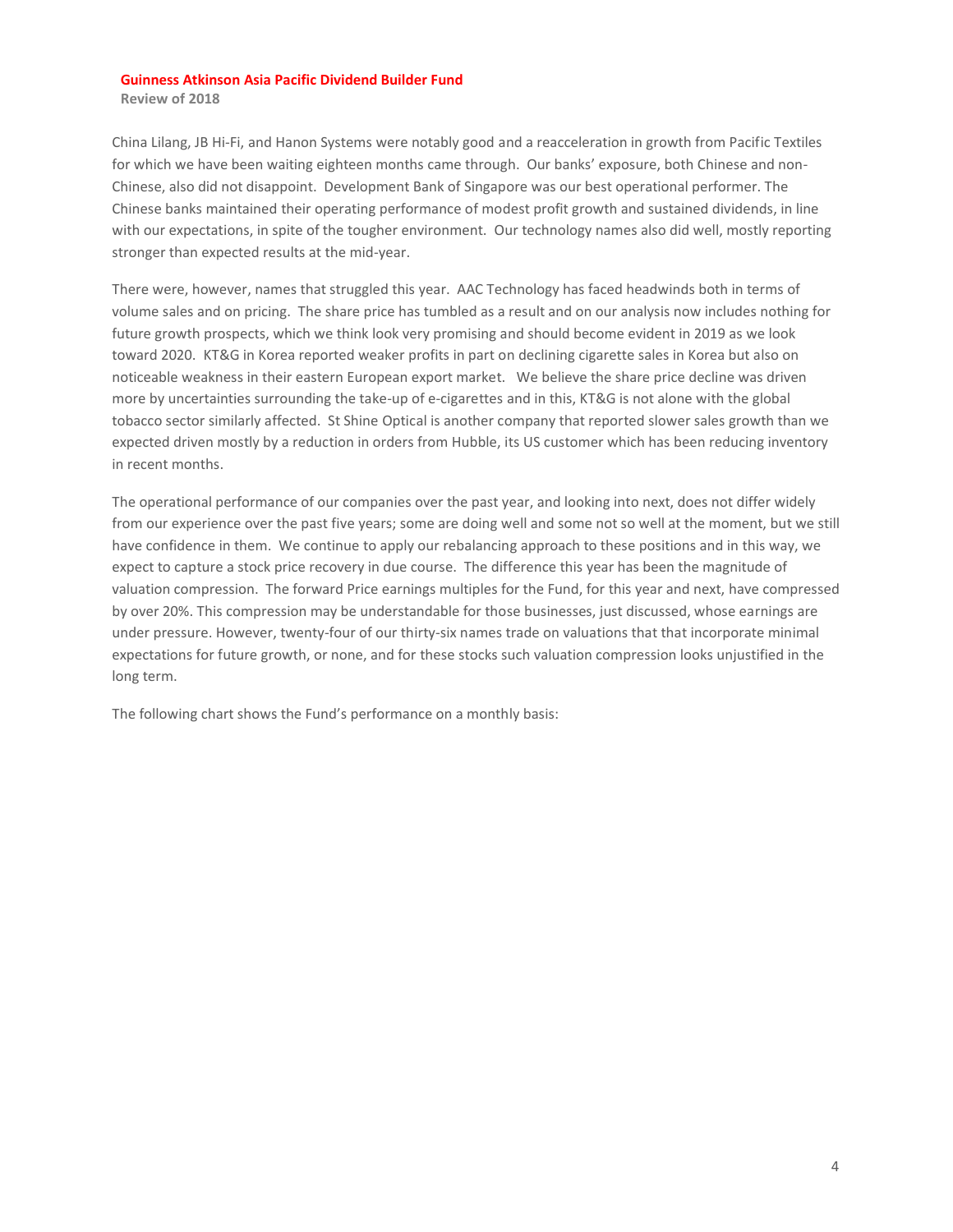**Review of 2018**



#### *Source: Bloomberg*

The Fund underperformed the market in January as Asia staged a strong opening and while our Chinese banks, consumer and industrials names along with some of our semiconductor stocks did well most of the rest of the portfolio moved sideways. Energy and Chinese health care companies notably outperformed and the fund has little exposure to these. The opening rally came to an abrupt halt in January and in the downturn through February the Fund held up well.

In March the Fund matched the weakness in the index. We would normally have hoped to provide further downside protection and while we had names likes China Lilang and our technology manufacturers (TSMC, Catcher, Hon Hai, Delta Electronics Thailand and Asustek) to support performance we nevertheless saw some heavier declines in our shipbuilder, in LPN Development in Thailand and four of our technology names (Qualcomm, Elite materials, AAC Technologies and Largan). Underperformance in April was understandable given the leading sectors were Energy, materials, Telecommunications, Real Estate and Industrials. We do not have many companies in these sectors which can beat our return on capital threshold requirement. This was not a month for our positions in technology and consumer discretionary which, along with health care, were the underperformers.

The end of May through to the end of September was the best period for the Fund in 2018. The macro environment appeared to quiet down, and this left room for individual stocks to do well. In practical terms this meant that the Fund outperformed a weak broad market by over 4%. On a sector basis the weakest market sectors were technology and consumer discretionary, the very areas that hurt us in April. But dig a little deeper and we can see that technology weakness was led by internet services like Tencent while manufacturers and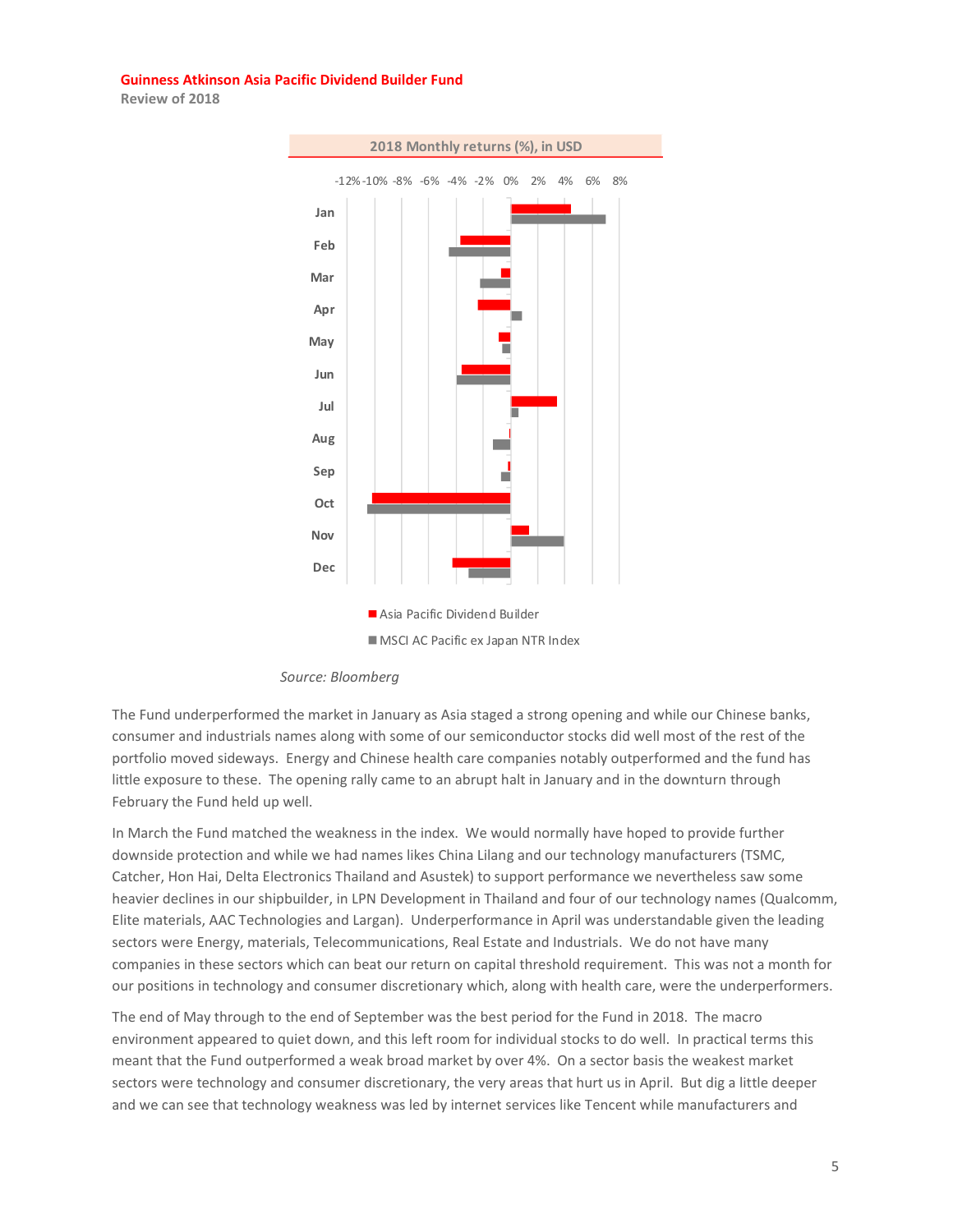**Review of 2018**

semiconductors were strong, especially post results. For the rest, the outperformance was very stock specific including Korean auto parts maker Hanon Systems, Corporate Travel in Australia, Link REIT in Hong Kong and our shipbuilder, Yangzijiang.

For the rest of the year, the Fund has conformed quite well to expectations. October was a miserable month across all markets as once again, macro concerns rushed back to the top of the agenda. Rising US interest rates and trade tensions between the US and China had investors running for cover. A relief rally in November was led by real estate and financials where our REITs, Chinese, Singaporean and Hong Kong banks all did well and by technology, where our manufacturers were firmly at the bottom table. The problem for this last group has been a growing sense of gloom around the smartphone sector and slowing volume growth for the leading producers. We acknowledge this, but we are invested in the leading component suppliers and expect that it will be the second and third tier marginal players that will suffer in the short term. And we also expect that it will be our names that benefit from the new product upgrades coming through in 2019 and 2020 (new form factors such as folding screens and 5G technology, for example).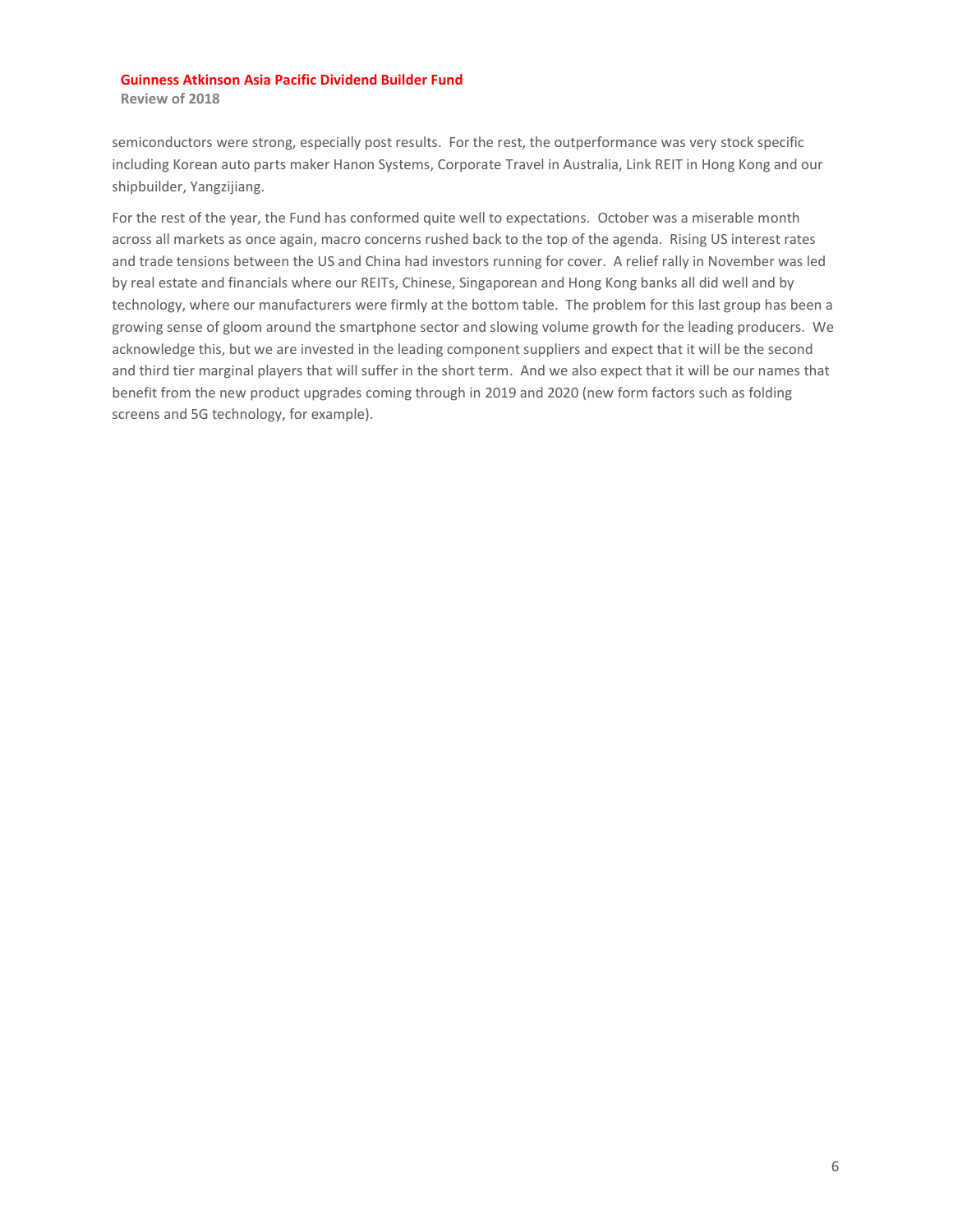

#### **Stocks performance and commentary**

*Source: Bloomberg*

The chart shows the performance of all stocks held in the Fund during 2018. The blue bars represent performance over the entire year 12/31/17 – 12/31/18. The green bars show the performance of those stocks bought partway through the year and their performance is measured from date of purchase to the end of the year 12/31/18. The red bars show the performance of stocks sold during the year from 12/31/17 to the date they were sold.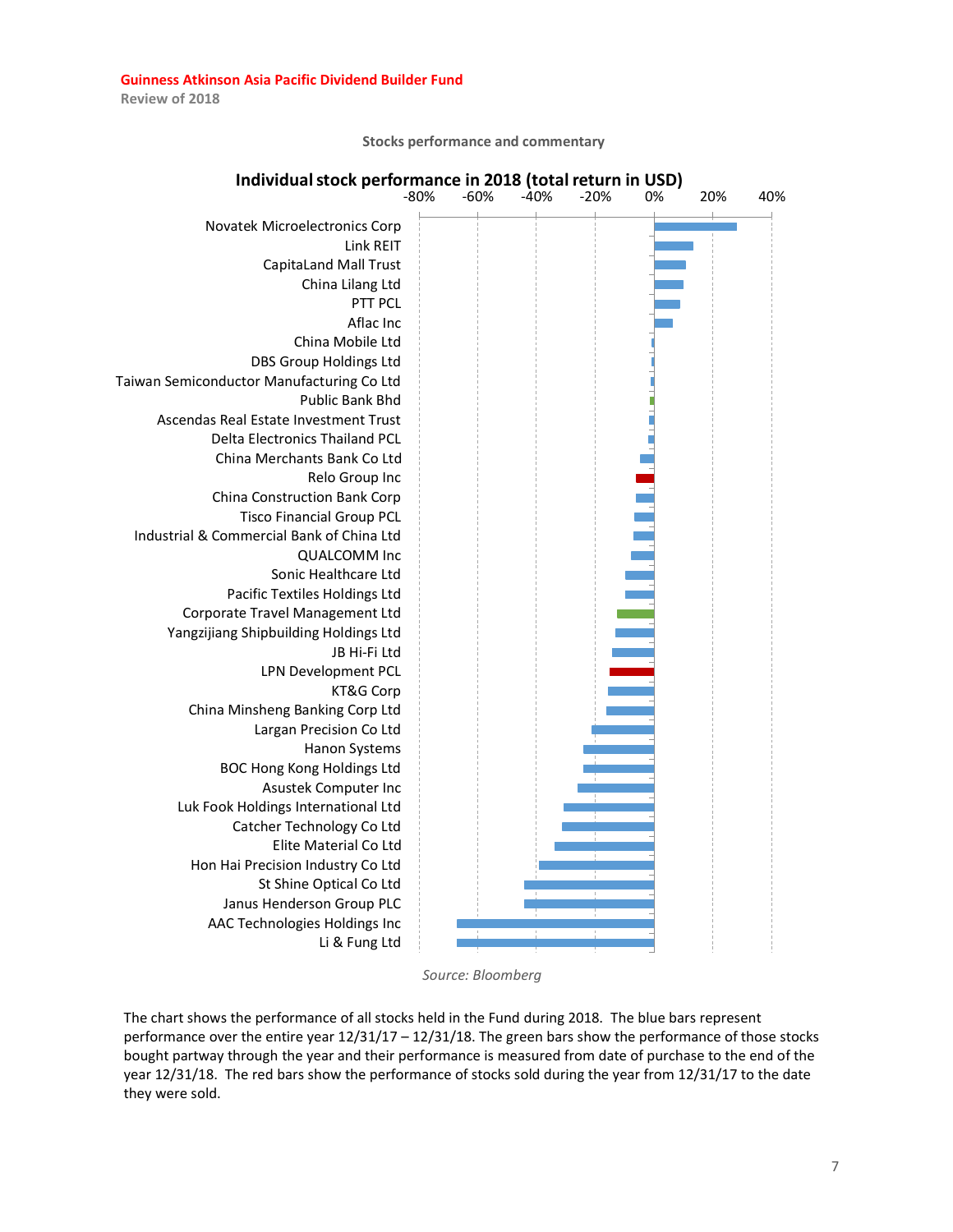**Review of 2018**

| <b>Sector Returns (in USD)</b>     |          | <b>Trailing PER</b>    |
|------------------------------------|----------|------------------------|
| MSCI AC Pacific ex Japan NTR Index |          | 11.30                  |
|                                    |          |                        |
| <b>Communication Services</b>      |          | 20.61                  |
| Consumer Discretionary             |          | 20.29                  |
| Consumer Staples                   |          | 18.91                  |
| Energy                             |          | 11.46                  |
| Financials                         |          | 9.51                   |
| <b>Health Care</b>                 |          | 64.69                  |
| <b>Industrials</b>                 |          | 12.54                  |
| Information Technology             |          | 7.96                   |
| Materials                          |          | 10.99                  |
| Real Estate                        |          | 6.11                   |
| Utilities                          |          | 17.00                  |
| $-40.0%$                           | $-20.0%$ | 0.0%<br>20.0%<br>40.0% |

#### *Source: Bloomberg*

#### **Portfolio changes**

We changed two positions in the portfolio in 2018. We bought Corporate Travel Management in Australia and Public Bank in Malaysia. We sold Relo Group in Japan and LPN Development in Thailand.

• **Purchases**



Corporate Travel Management specializes in providing business travel services. The distinction between business and leisure travel is important because the business models are different which reflected in both balance sheet structure and cash flows. The business has been highly acquisitive over the past ten years very high returns on capital. However, even when the effects of the acquisitions are removed from the calculation, we are still looking at returns on capital above 15%. Their customer offering is more expensive than competitors, but they achieve savings on overall travel costs that outweigh the fees. The company is based in Australia but has expanded internationally. North America is now their largest market accounting for almost 40% of revenue, followed by Australia which contributes 30% while Asia and Europe contribute around 15% each. The stock is not a high yielder, but its dividend has grown over 20% a year over the past five years. This year was spoiled somewhat by a report that argued the company has been overstating its profitability, cash flows and has changed accounting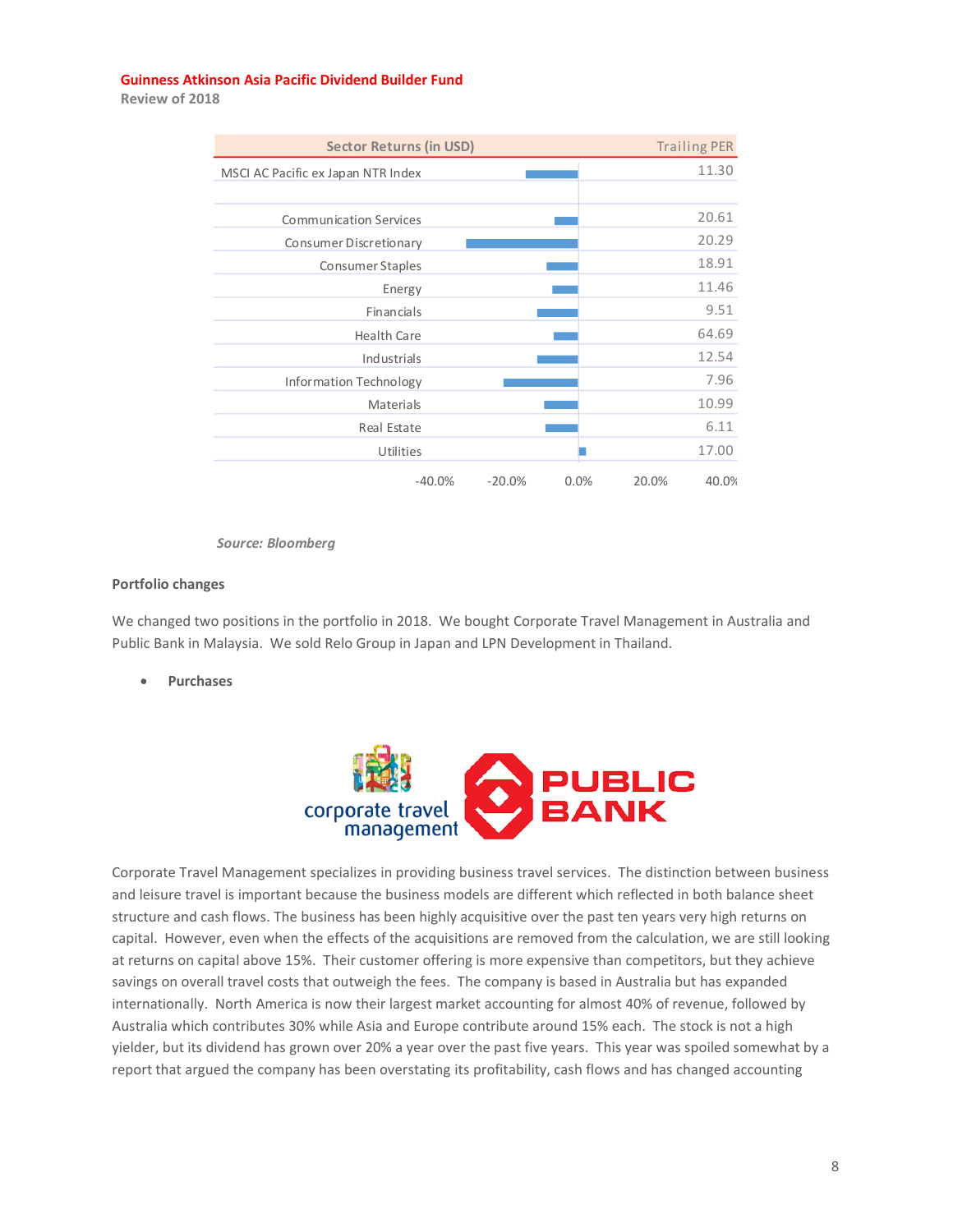**Review of 2018**

assumptions (specifically with respect to the valuation of goodwill paid for its acquisitions). The company issued a point by point rebuttal and we have been through the assertions too, and we remain confident in this business.

Public Bank is the first Malaysian position we have held since the sale of mobile phone carrier Digi.com in October 2016. Malaysia has had a tumultuous year in political terms with the election defeat of the party that has held power since independence in 1957. In macroeconomic terms the effects have been moderate but there have been some significant changes. So-called Government Linked Companies have felt the chill with construction projects cancelled and/or contracts withdrawn. The knock-on effects have been felt through fixed asset investment figures and loan growth numbers for banks that are exposed to this group. Public Bank, however, is more focused on retail banking and corporate lending to companies that do not rely on government business. The bank's profitability, capital and credit quality ratios have all been stable over the last five years and we do not expect this to change any time soon. Dividend growth has been around 6% per annum over the last five years and grew 11% last year. The valuation is not especially cheap (nor too expensive either) and so we expect earnings and dividend, not multiple expansion, to be the main return drivers for the stock price.

• **Sales**





The sale of Relo Group has been a long time coming. The position has been very successful with earnings growth, reflected in a 14-year track record of dividend growth, and multiple expansion combining to cause the stock price to more than triple during the time we held it. However, when it reached a price earnings multiple of 35x estimated earnings and dividend yield of 0.5% we considered it had run far enough and had taken on the profile of a growth stock.

The sale of LPN Development followed a less successful period for the stock. LPN was one of our best performers in 2014, did poorly through 2015 and 2016 but staged a recovery in 2017. However, we were looking for the company and stock price to build on that through 2018 and this it failed to do. The company is a developer of apartments in Bangkok targeted at the lower and middle tier market place. As land prices have risen so too has the pricing level at which the company can sustain its margins. However, this pricing point is higher than LPN's target market can support and so the company has scaled back its development schedule while it considers alternatives. LPN is still delivering high returns on capital, because it is a well-run business, but the caution shown by management meant that there has been no growth in either profit or dividend and we can see no path forward from management. The hopes that drove the share price through 2017 did not materialize and so in 2018 we decided to move on.

#### **Leaders**

The best performers in the portfolio during the year were Novatek Microelectronics, Link REIT, CapitaLand Mall Trust, PTT and China Lilang.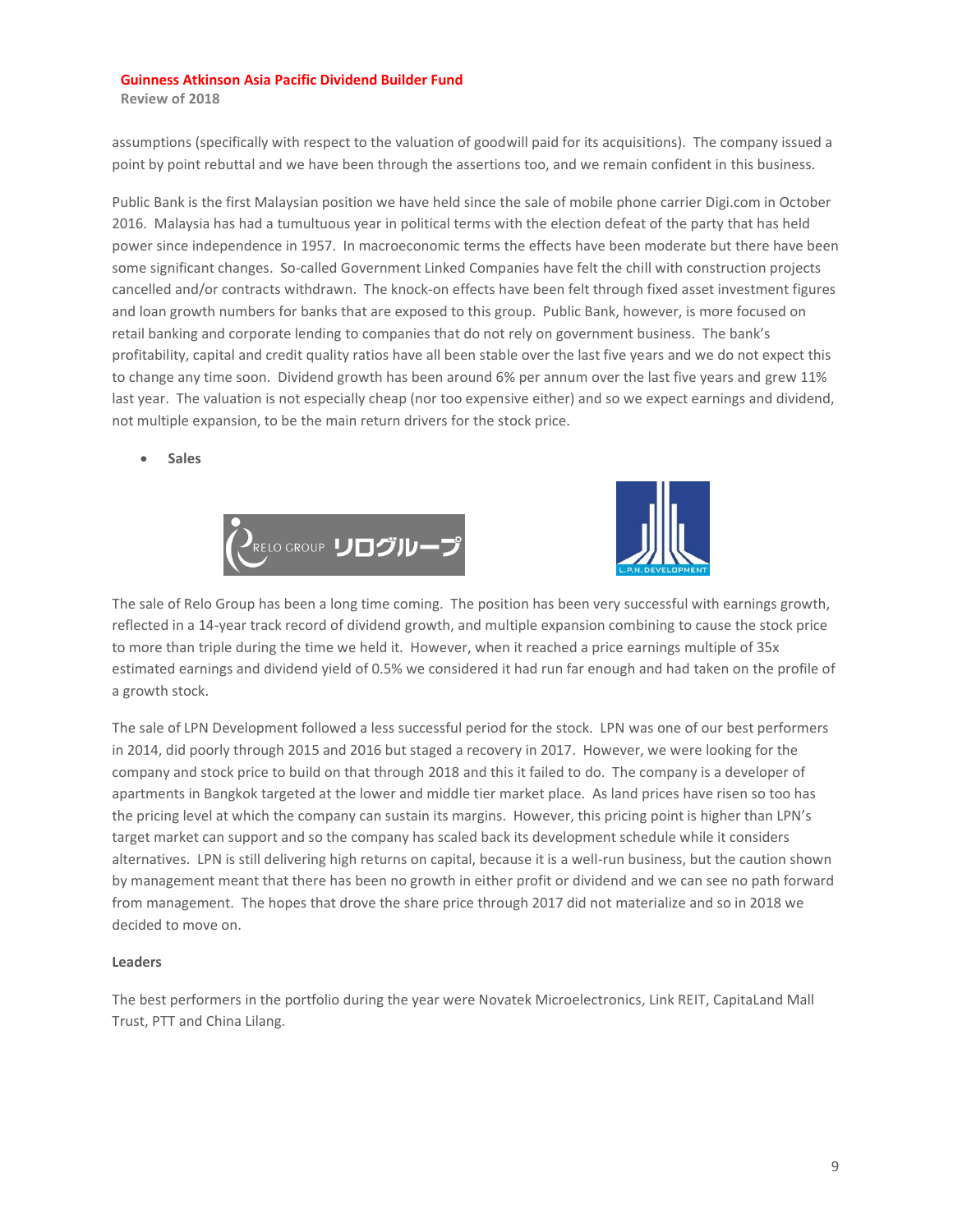**Review of 2018**



The performance from the top five stocks came from profit growth and the dividend. The valuation multiple barely changed in 2018 with the exceptions of PTT and China Lilang where the valuation multiple contracted 16% and 8% respectively.

Novatek Microelectronics is a designer of integrated circuits, used primarily in flat-screen displays, in a variety of applications including TVs, tablets, smartphones and cars. The company has recently benefited from greater adoption of its chips within TFT panels especially for Touch and Display Driver integrated chips. Competitors have struggled this year but Novatek's leading position has enabled it to obtain priority at chip foundries, where capacity has been tight. They have also been able to pass on higher raw materials costs and so reported higher margins than the market expected.

The Link and CapitaLand Malls are both real estate investment trusts (REITs) and the fact that they are in the top five performers at a time when interest rates are on the rise justifies their position in the portfolio. A criticism of REITs is that by paying out so much of their earnings there is little scope for dividend growth and so in a rising interest rate environment the value of the dividend is eroded which in turn undermines the capital value over time. However, in the Link and in CapitaLand we have two groups that have demonstrated a capacity to extract value from their property portfolios. Both are focused on retail property with the Link operating in Hong Kong and in southern China and CapitaLand Malls in Singapore. They each produced a similar total return, but Link's primary driver was earnings growth while at CapitaLand the contributions were evenly split between earnings and dividend yield.

PTT is our only energy stock. The company has exposure through its subsidiaries and associates to oil and gas exploration and production as well as to downstream petrochemicals. But the bulk of PTT's earnings come from long term gas supply contracts with Thailand's main electricity generation company, state owned EGAT (Electricity Generating Authority of Thailand). Falling oil prices may mean a lower contribution from its exploration & production subsidiary, but it also means lower cost gas purchases for its supply into EGAT under its fixed-price contracts. At the mid-year point we were concerned that higher oil prices might start to eat into PTT's earnings but instead lower oil prices into the year-end should be supportive. The stocks valuation multiple has contracted this year, but we think the earnings outlook has just got better and dividend growth of % per annum over past five years still look sustainable to us.

We have spoken a great deal about China Lilang (trading under the Lilanz brand). The outperformance all came in the earlier part of the year almost doubling in the first half before giving up almost all that gain by the end of September, since when it has moved sideways. But we like this company and its business. Poor China sentiment appears to be the primary reason, reflected by a significant valuation contraction, because earnings and dividends have moved higher. The earnings for the coming year are foreshadowed by orders received at trade fairs in the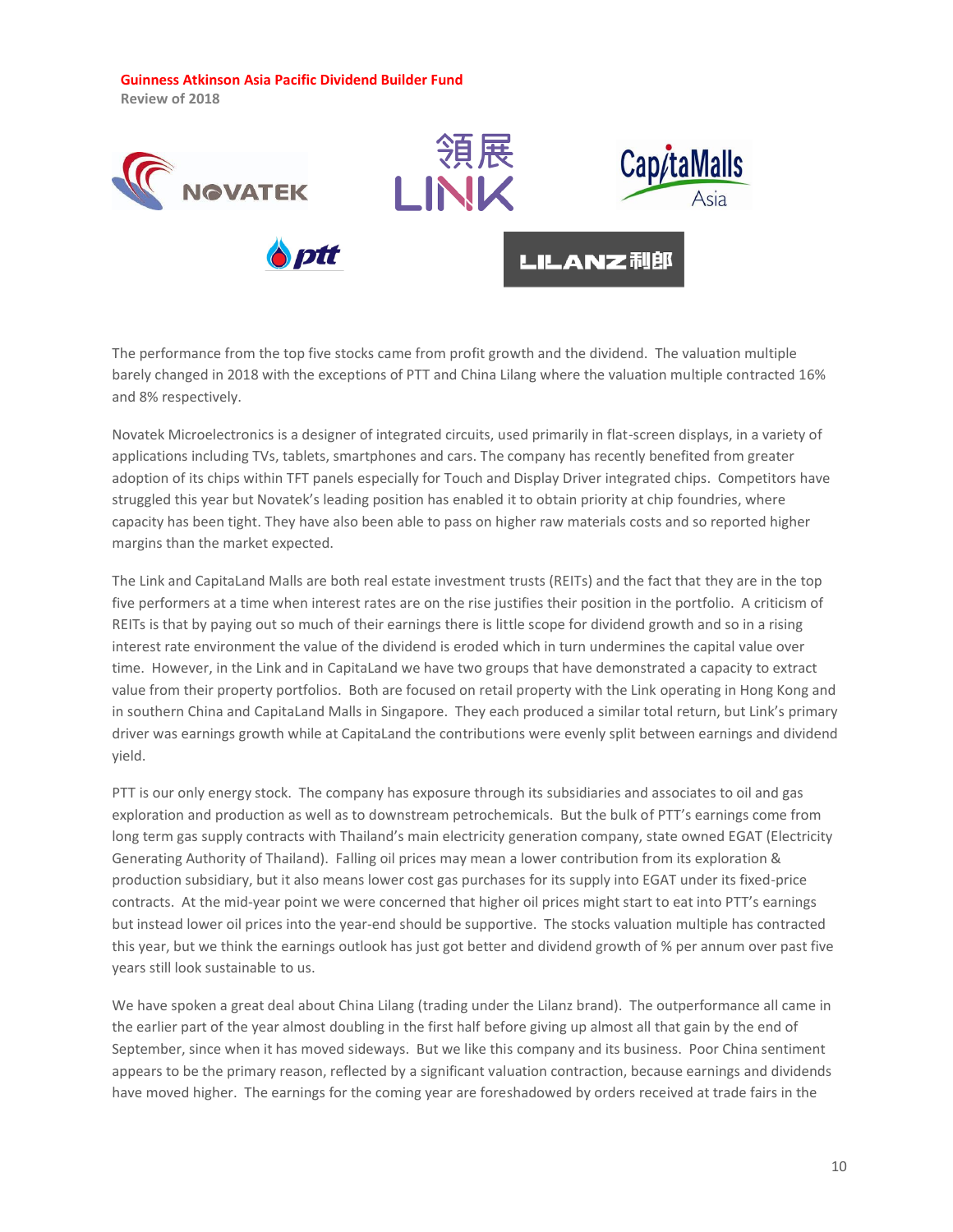**Review of 2018**

latter half of the prior year. In 2018, Lilang reported strong growth in new orders in both price and volume terms so we remain very positive.

#### **Laggards**

The weakest performers in 2018 were Li & Fung, AAC Technologies, St Shine Optical, Janus Henderson and Hon Hai Precision.











Li & Fung has had a hard year. It has been making progress in in its restructuring program, but this is being worked on at a time when the environment for some its main customers has been poor. US retailers have been closing stores to reduce their footprint, and correspondingly have reduced stock levels. Trade tensions have added an extra dimension of uncertainty and the market is not prepared to take a chance on a business in this segment that is in transition. However, Li & Fung specialized in diversified supply chains and complex supply chain management and so there is scope for the company to benefit as higher tariffs prompt businesses to make changes to their existing supply chains. Conditions are likely to remain tough. As long as trade tensions linger, we expect some of Li & Fung's customers to be cautious about taking on new supply chain solutions. At the same time the company remains committed to re-modelling its digital platform which it sees as essential to the long-term prosperity of the business, but it will mean incurring extra costs. In this case, what is good for the company in the long term may not be so good for the shares in the short term.

AAC Technologies also saw a sharp fall in its share price, having been among our best performers in 2017. Earnings forecasts have been cut and are expected to be 20% down on last year. The share price fall has been exacerbated by its high valuation. It was one of the few stocks in the portfolio that included a significant portion of future growth expectations in its valuation which has now come out. While we are confident in the company and its operational outlook, we ought to have been more alive to this risk. At this point we continue to hold on and add. It is a company in the smartphone supply chain which, due to its constant innovation, has real pricing power. For example, in 2018 AAC has been promoting its new "Super Linear Structure" (SLS) product which produces greater volume for the same sized speaker. These products have an average selling price that is 30-50% higher than existing products.

St Shine Optical was another of our strong performers in 2017 that has had a harder time in 2018. Valuation contraction rather than earnings decline has been the main issue. This reflects slower sales momentum from its US customer Hubble, which accounted for 15% of revenue in 2017 and we think fell back to around 8% this year. This constitutes a 'swing factor' as we look ahead into 2019. Margins have been under pressure this year caused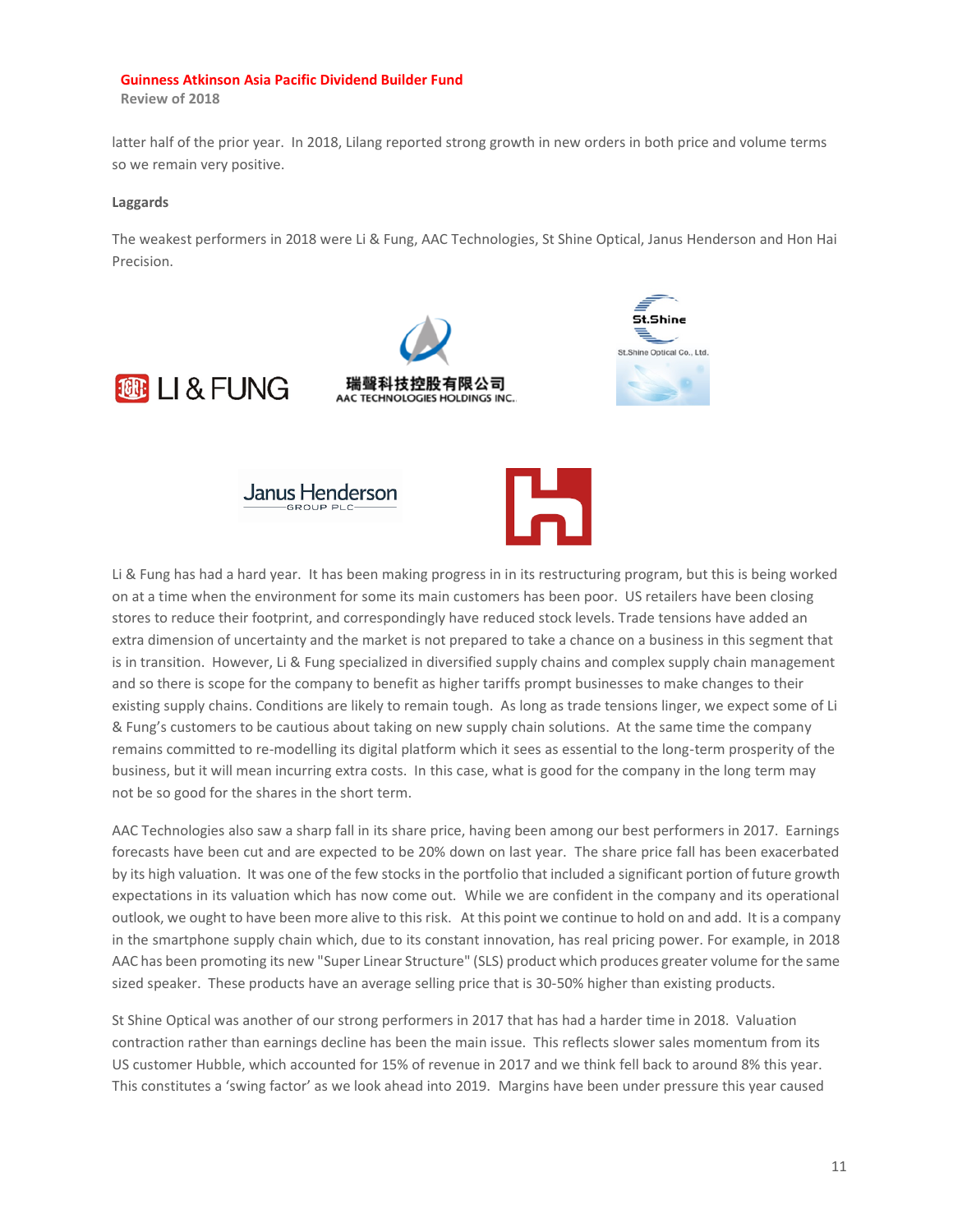**Review of 2018**

by rising labor costs and higher depreciation charges associated with its capacity expansion last year. The key concerns, however, are rising competition and whether the company is entering a phase of lower growth.

Janus Henderson is a global asset manager, and the product of a recent merger, with an Australian listing which makes it eligible for inclusion. The weakness here is of course, the result of poor stock markets as well as structural headwinds from lower fees as competition from low cost passive funds intensifies. This structural problem lay behind the merger between Janus Capital and Henderson Global Investors last year. Retail outflows due to market volatility, which could be short term, and weaker performance from the Henderson fund range, which could take longer to resolve, have been a problem.

Hon Hai Precision fell on the back of slowing smartphone volume growth especially from Apple. The company is a manufacturing conglomerate with interests in a wide range of component manufacturing, but smartphone assembly is a big part of the business which is now facing headwinds. Earnings' forecasts have come under pressure as cost concerns have risen but it seems to us that analysts are exceptionally gloomy. Within the last couple of months Hon Hai said it needed to achieve \$2.5 billion of savings in the coming year, but we were pleased to see recent revenue number ahead of expectations.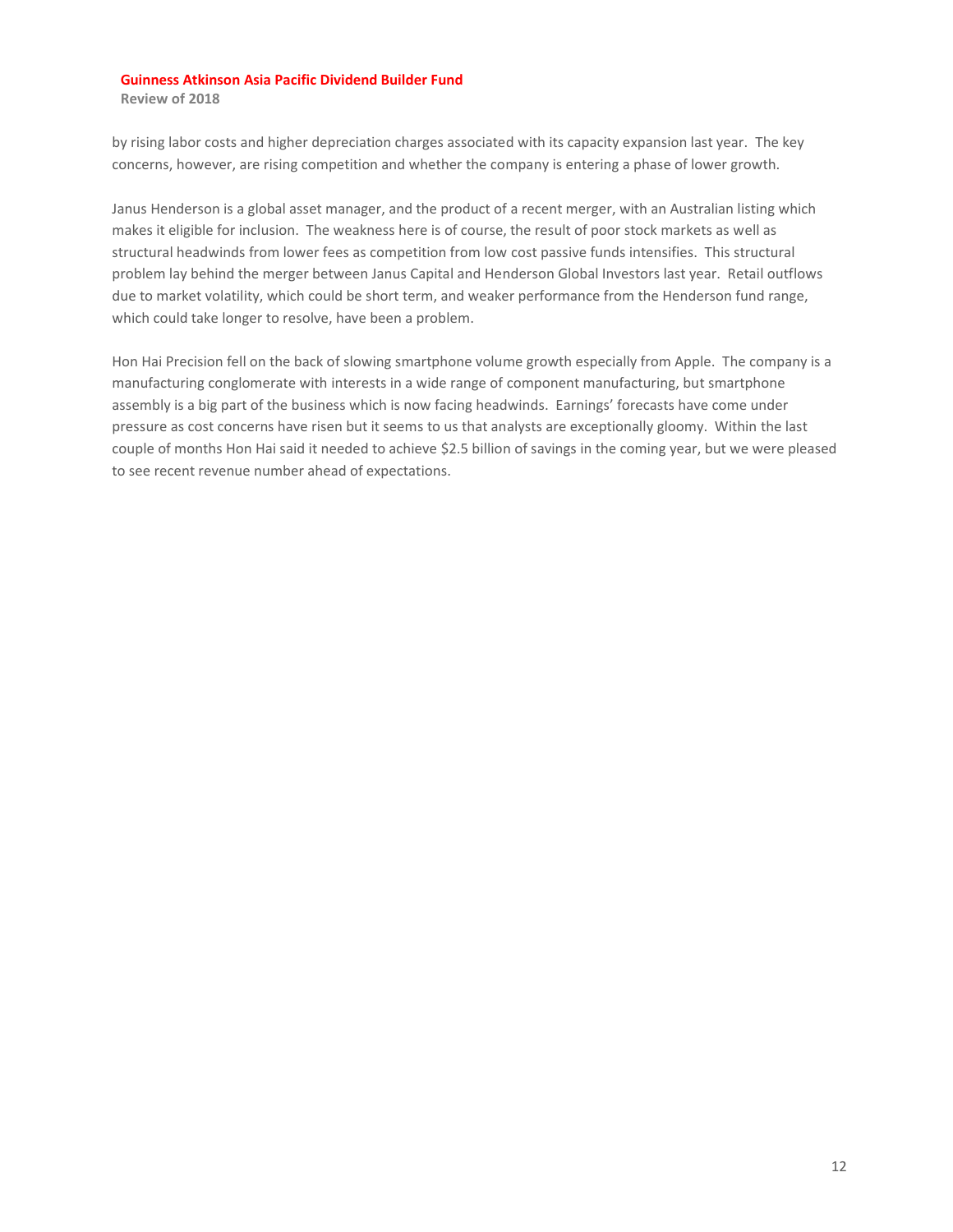**Review of 2018**



In 2018 exposure to real estate was reduced by two positions (5.25%) and consumer discretionary and financials rose by one position (2.75%) each. The Fund has an overweight exposure to consumer discretionary which is offset by an underweight exposure to energy, industrials, materials and utilities.



The two positions we sold during the year were Japanese and Thai. We replaced them with companies from Australia and Malaysia. The Fund is most overweight to Singapore, Taiwan and Thailand and is most underweight to Australia, China and Korea, the last two unchanged from 2017. Our exposure to the US automatically puts us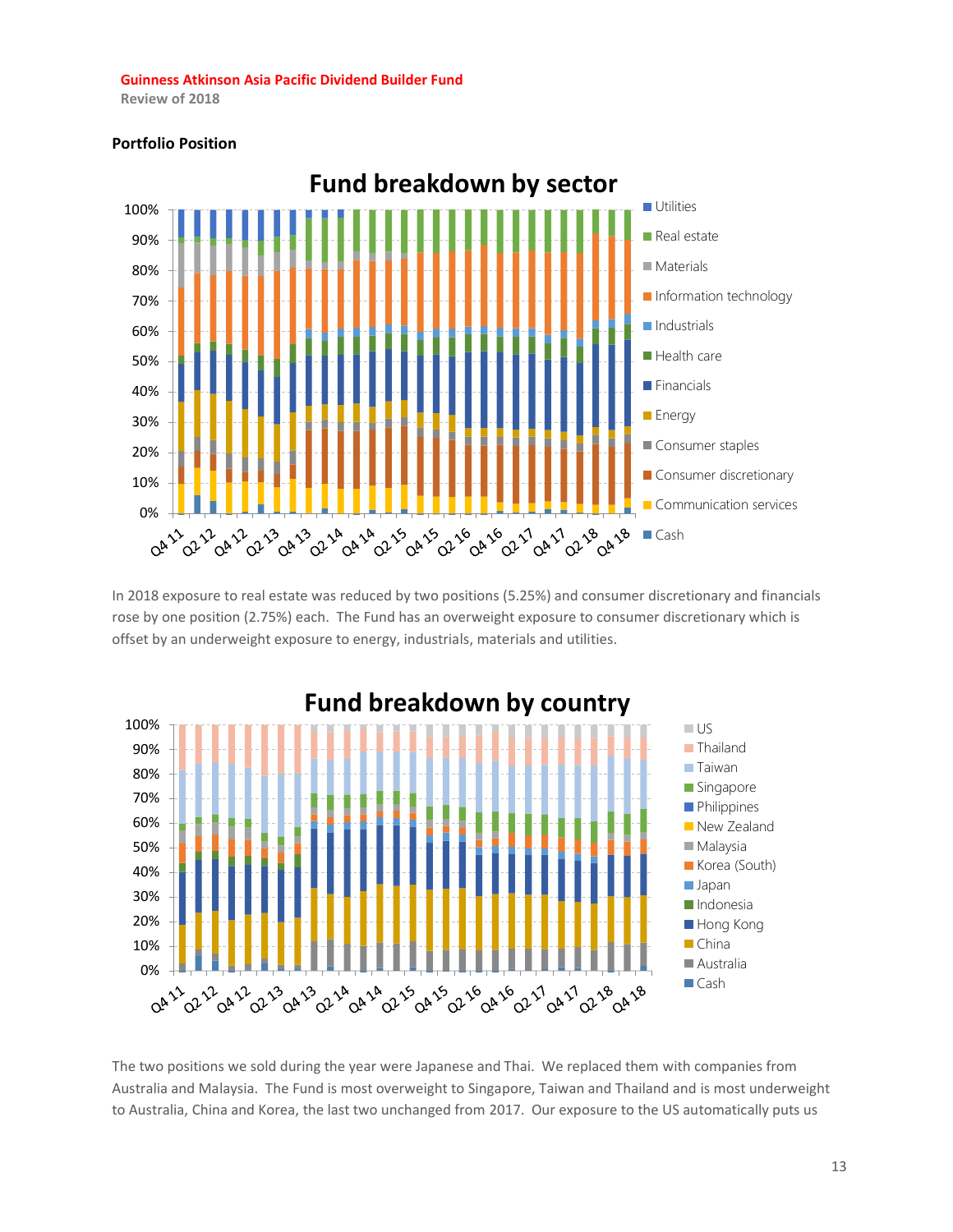**Review of 2018**

overweight relative to the benchmark. However, when looking at the sources of revenues, Aflac gives exposure to Japan while Qualcomm adds to our China exposure although even when included we are still approximately 3% underweight.

#### **Outlook**

These have been testing times for Asian investors and it seems likely that the same worries will persist into 2019. As Asia fund managers we are still very positive, but of course we would say that. However, our confidence stems from the disconnect between the local conditions that the market is pricing in, and the conditions that actually prevail.

We observed earlier in this piece that macro-economic indicators show the region to be of sound economic health. Most countries are running surplus on their national current account and those that don't are willing and able to take steps to prevent further deterioration. Banking sectors across the region are well capitalized; bad debt is not an issue for many and for those for whom there is a problem (China and India) there are capital resources and ample liquidity available to manage these.

In the immediate term, we are heartened that contrary to earlier times, policy responses to currency weakness (Indonesia, China), bad debts (China, India) or overall deceleration of economic growth (China, Korea, Thailand) have been met with orthodox economic responses and not by a politically driven release of extra liquidity. This speaks to rational long-term economic management and this is important because it is the long term that we are buying into.

The Asian region in aggregate is a creditor region. This is where much of the world's capital now resides and from whom the indebted nations in the developed world must borrow. This Asian wealth is underpinned by long term industrial policies that have made the region a manufacturing hub in global production. The upgrading of skills, capacity and efficiency have brought with them higher wages and rising investment into long term productive assets. China now focuses relentlessly on the quality and utility investment to deliver long term growth over the next twenty to fifty years; it is this process and policies in place to support it which complicates the trade discussions now underway.

The Fund is focused on investing in business that we believe have a long-term role to play in this story. The businesses we choose from have demonstrated success, which measure using return on capital compared to the cost of capital over at least the last eight years. We believe that now presents a very good opportunity to buy into these businesses. We believe with sentiment so poor on a twelve-month horizon that the market is undervaluing the long-term operational superiority of these businesses, delivered in the form of profits and dividends, over the next 3, 5 ,10 years.

Value opportunities when they arise are generally accompanied by the very things we want to stay away from and so they are the hardest opportunities to take. We believe that so long as we invest in businesses that make things that people want to buy, can grow steadily and can continue do so profitably, producing a regular dividend stream along the way, our investors should be confident in spite of market conditions today.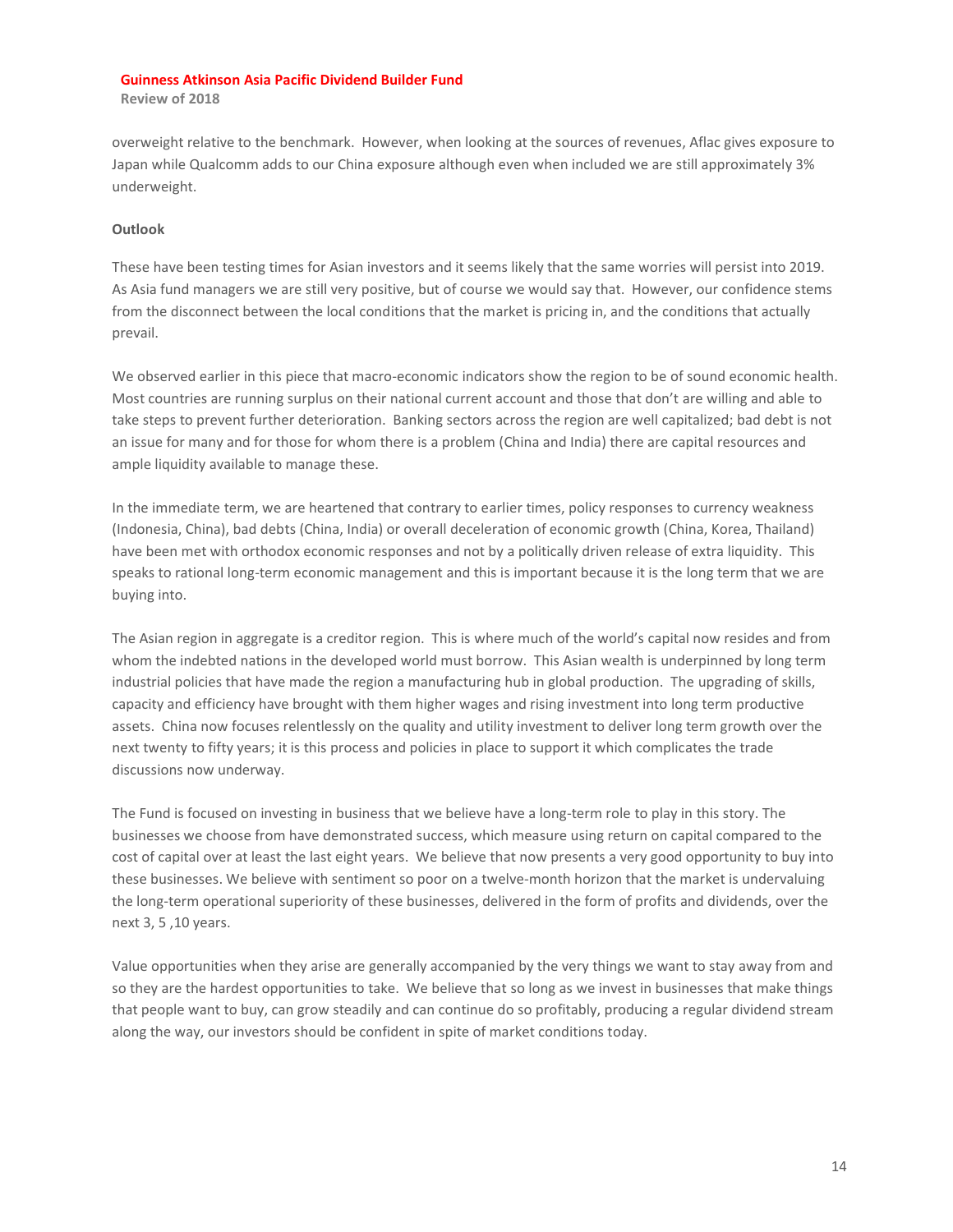**Review of 2018**

*The Fund's investment objectives, risks, charges and expenses must be considered carefully before investing. The statutory and summary prospectus contains this and other important information about the Fund, and it may be obtained by calling 800-915-6566 or visiting gafunds.com. Read it carefully before investing.*

**Investments in foreign securities involve greater volatility, political, economic and currency risks and differences in accounting methods. These risks are greater for emerging markets countries. Non-diversified funds concentrate assets in fewer holdings than diversified funds. Therefore, non-diversified funds are more exposed to individual stock volatility than diversified funds. Investments in debt securities typically decrease in value when interest rates rise, which can be greater for longer-term debt securities. Investments in derivatives involve risks different from, and in certain cases, greater than the risks presented by traditional investments. Investments in smaller companies involve additional risks such as limited liquidity and greater volatility. Funds concentrated in a specific sector or geographic region may be subject to more volatility than a more diversified investment. Investments focused in a single geographic region may be exposed to greater risk than investments diversified among various geographies. Investments focused on the energy sector may be exposed to greater risk than an investments diversified among various sectors.**

Opinions expressed are subject to change, are not a guarantee and should not be considered investment advice.

MSCI AC Pacific Ex-Japan NTR Index is a market capitalization weighted index that monitors the performance of stocks from the Pacific regions, excluding Japan. It includes re-invested dividends after deduction of withholding taxes. (You cannot invest directly in an Index.)

The MSCI World NTR Index captures large and mid-cap representation across 23 Developed Markets (as defined by MSCI Inc). With 1,652 constituents the index covers approximately 85% of the free float-adjusted market capitalization in each country. It includes re-invested dividends after deduction of withholding taxes. (You cannot invest directly in an Index.) The MSCI Emerging Markets Index captures large and mid-cap representation across 23 Emerging Markets (as defined by MSCI Inc). With 832 constituents the index covers approximately 85% of the free float-adjusted market capitalization in each country. It includes re-invested dividends after deduction of withholding taxes. (You cannot invest directly in an Index.)

Price/Earnings Ratio (P/E) is an equity valuation multiple. It is defined as market price per share divided by annual earnings per share. Forward earnings differ from trailing earnings, which is the figure quoted more often, as they are a projection and not a fact.

Past performance is not indicative of future results.

Top Fund Holdings as of 12/31/18

| 1. Novatek Microelectronics Corp             | 3.12% |
|----------------------------------------------|-------|
| 2. Taiwan Semiconductor Manufacturing Co Ltd | 2.99% |
| 3. DBS Group Holdings                        | 2.99% |
| 4. Delta Electronics Thailand PCL /Foreign   | 2.97% |
| 5. St Shine Optical Co Ltd                   | 2.95% |
| 6. China Construction Bank Corp - H Shares   | 2.94% |
| 7. China Mobile Ltd                          | 2.89% |
| 8. Hanon Systems                             | 2.89% |
| 9. Tisco Financial Group PCL/Foreign         | 2.89% |
| 10. Lilang China Co                          | 2.86% |
|                                              |       |